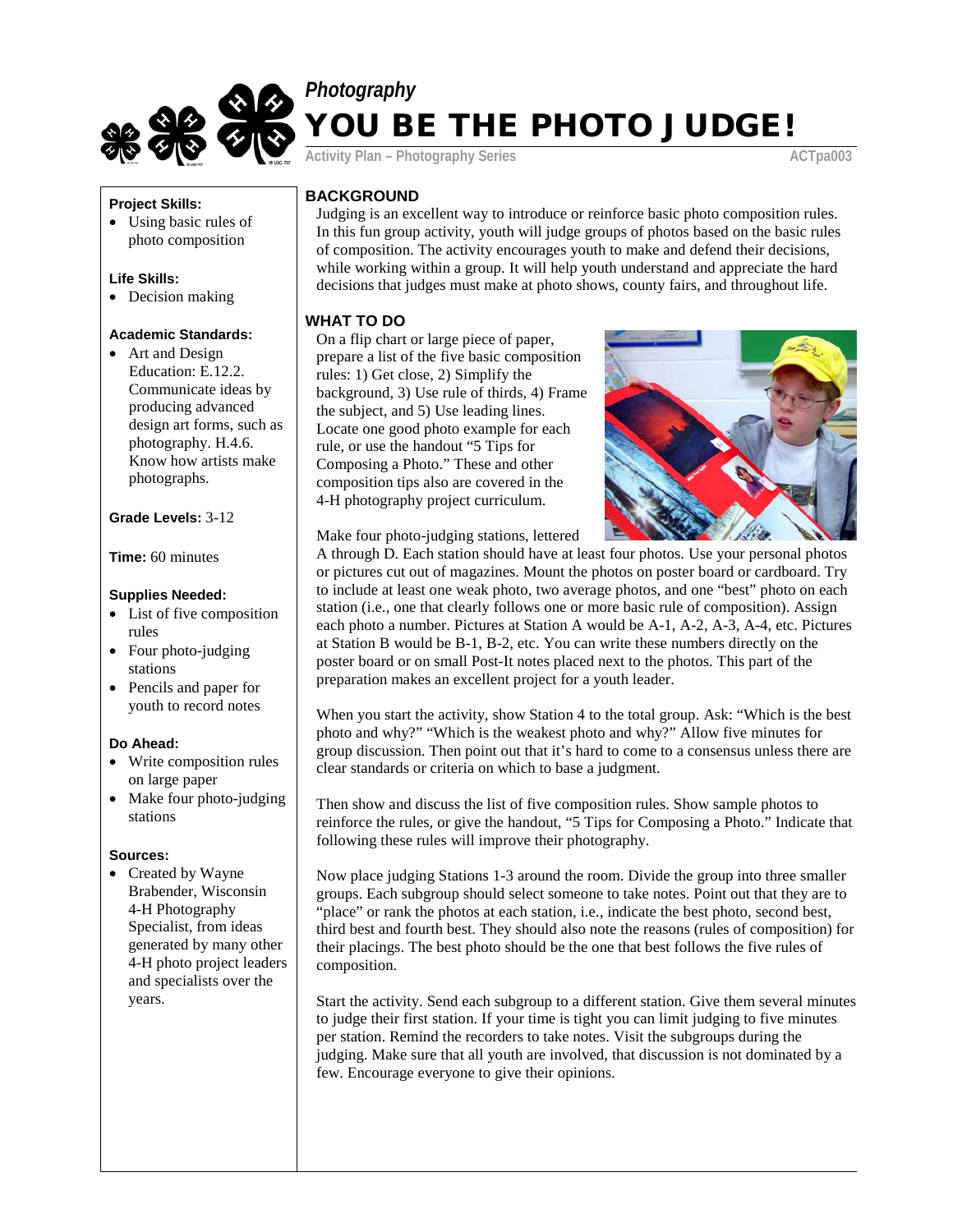When subgroups have finished their first station, have them rotate to judge the next set of stations, until all three stations have been judged. If you have more time you can add more judging stations. When subgroups have judged all the stations, you can call everyone together again. Ask reporters to give their subgroups' placings and reasons. Discuss.

# **TALK IT OVER**

# **Reflect:**

- How did it go? What happened if everyone didn't agree? How did your group handle the disagreements?
- Why was it important to give your reasons out loud?
- What did you learn about judging? How did it feel to be "the judge"?
- What did you learn about making decisions? What did you learn about your own decision making skills?

## **Apply:**

- What other times do you make decisions in a group? What would you do if you didn't agree with the others?
- What are some other types of decisions you make every day?
- Why is it important to have enough information or time before making decisions, especially important decisions?
- Why is it okay to have an opinion that's different from others in your group? When is it okay to change your mind after you've made a decision?
- How will you use what you learned to make better decisions in the future?

# **ENHANCE/SIMPLIFY**

## **Enhance for Older Children:**

- Have youth do this judging activity at home with family members using photos from the family photo album. Ask youth to share their results with the group at your next meeting.
- Attend a county fair to observe a photo judge in action. Listen to the judge's comments. If possible, talk to the judge about the criteria he or she used to place the photos.

# **Simplify for Younger Children:**

- By using photos that younger members will especially enjoy (pets, holidays) this activity can be enjoyed by youth of any age.
- Have youth bring in two to five of their personal photos. Run the judging exercise using their photos.

# **HELPFUL HINTS**

Every time someone asks "What do you think of my photo?" you're a photo "judge." Be sensitive. Who likes to be criticized? Here are some positive questions to ask when critiquing someone's photos:

- How did you take this photo?
- What problems did you have?
- What worked well?
- What didn't work?
- What would you do differently next time?
- What did you learn in taking this photo?
- How do you feel about your efforts?

Some comments or advice to give when a photo needs improvement:

- You've tried hard. You may want to try . . .
- You've just about mastered that. What if . . .
- That's coming along nicely and with a little more work on . . .
- Your photos are getting better and better. Keep working on ...
- You're really improving on . . .
- One more time and I bet you'll have it!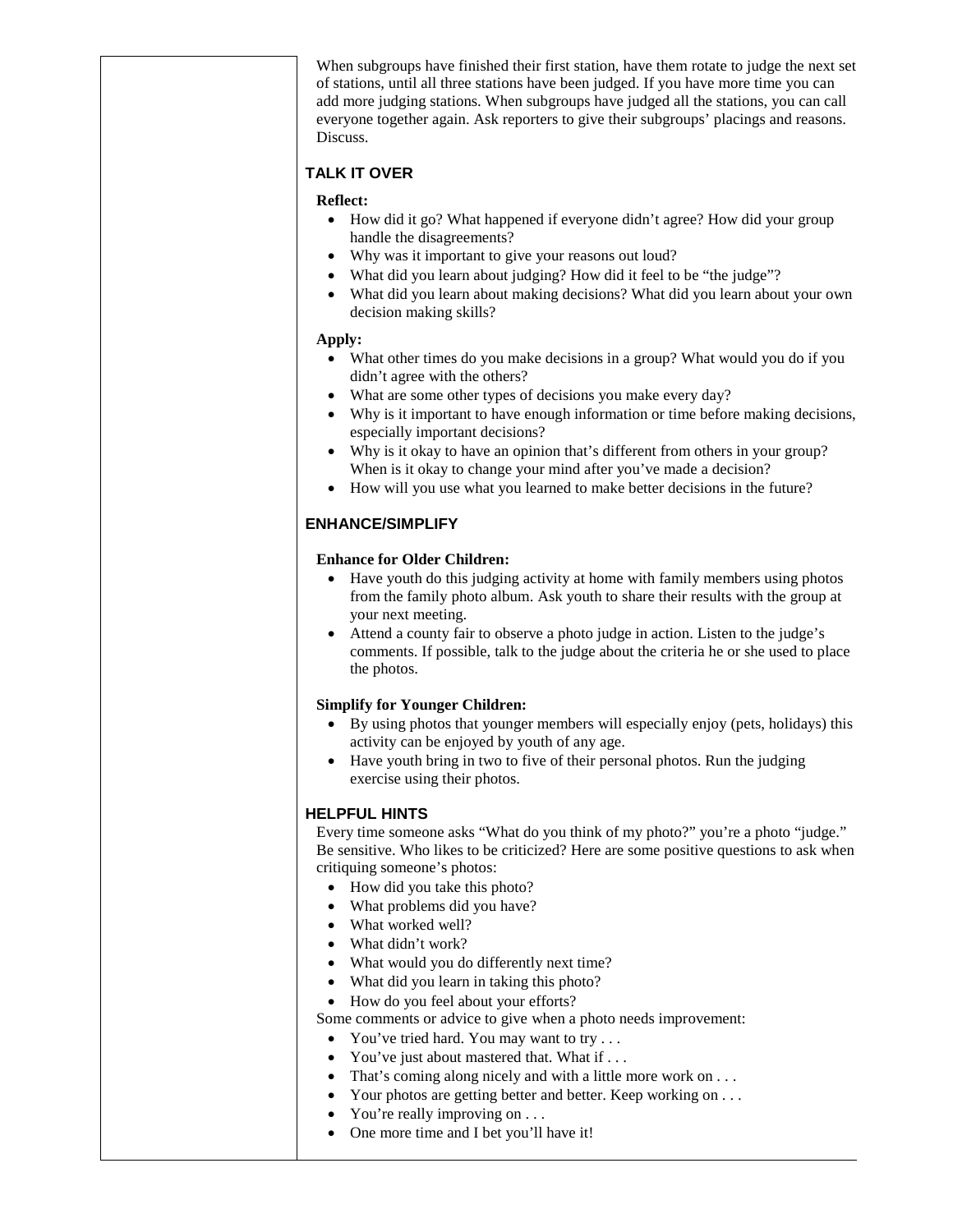# **ADDITIONAL WEB LINKS**

- BetterPhoto.com, www.betterphoto.com/allAbout.asp: Site with great tips, informative articles and lots of photos to enjoy. Excellent for beginners, intermediate and advanced photographers. Check out the monthly contest entries, because looking at quality photos taken by others is a sure way to improve your own photography.
- Wisconsin 4-H Photo Project Page, www.uwex.edu/ces/4h/onlinpro/photography.cfm: Source for information on the 4-H photography project in Wisconsin, including project curriculum, county fairs, events and activities, photo-related web sites and people to contact.

*Reviewed by Wisconsin 4-H Curriculum Team on:*



An EEO/AA employer, University of Wisconsin-Extension provides equal opportunities in employment and programming, including Title IX and American with Disabilities (ADA) requirements. © 2005 by the Board of Regents of the University of Wisconsin System. Developed by the Wisconsin 4-H Office, 431 Lowell Hall, 610 Langdon St., Madison, WI 53703. The 4-H name and emblem are federally protected under Title 18 US Code 707.